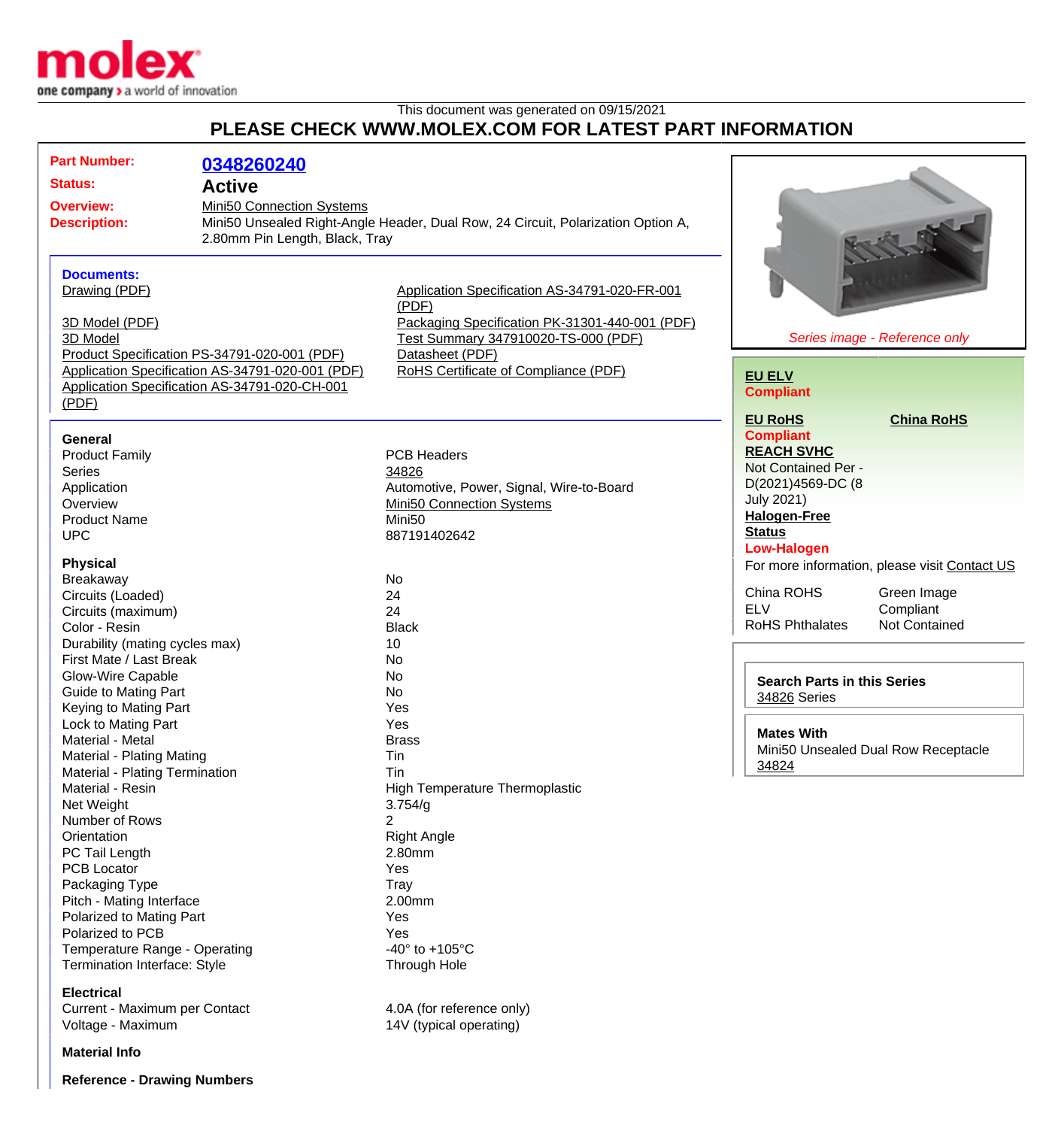Packaging Specification PK-31301-440-001 Product Specification PS-34791-020-001<br>Sales Drawing PS-34826-000-001

Application Specification **AS-34791-020-001**, AS-34791-020-CH-001, AS-34791-020-FR-001 Sales Drawing Sales Drawing SD-34826-000-001, SD-34826-001-001<br>
Test Summary SD-34826-000-001, SD-34826-001-001 347910020-TS-000

## This document was generated on 09/15/2021 **PLEASE CHECK WWW.MOLEX.COM FOR LATEST PART INFORMATION**